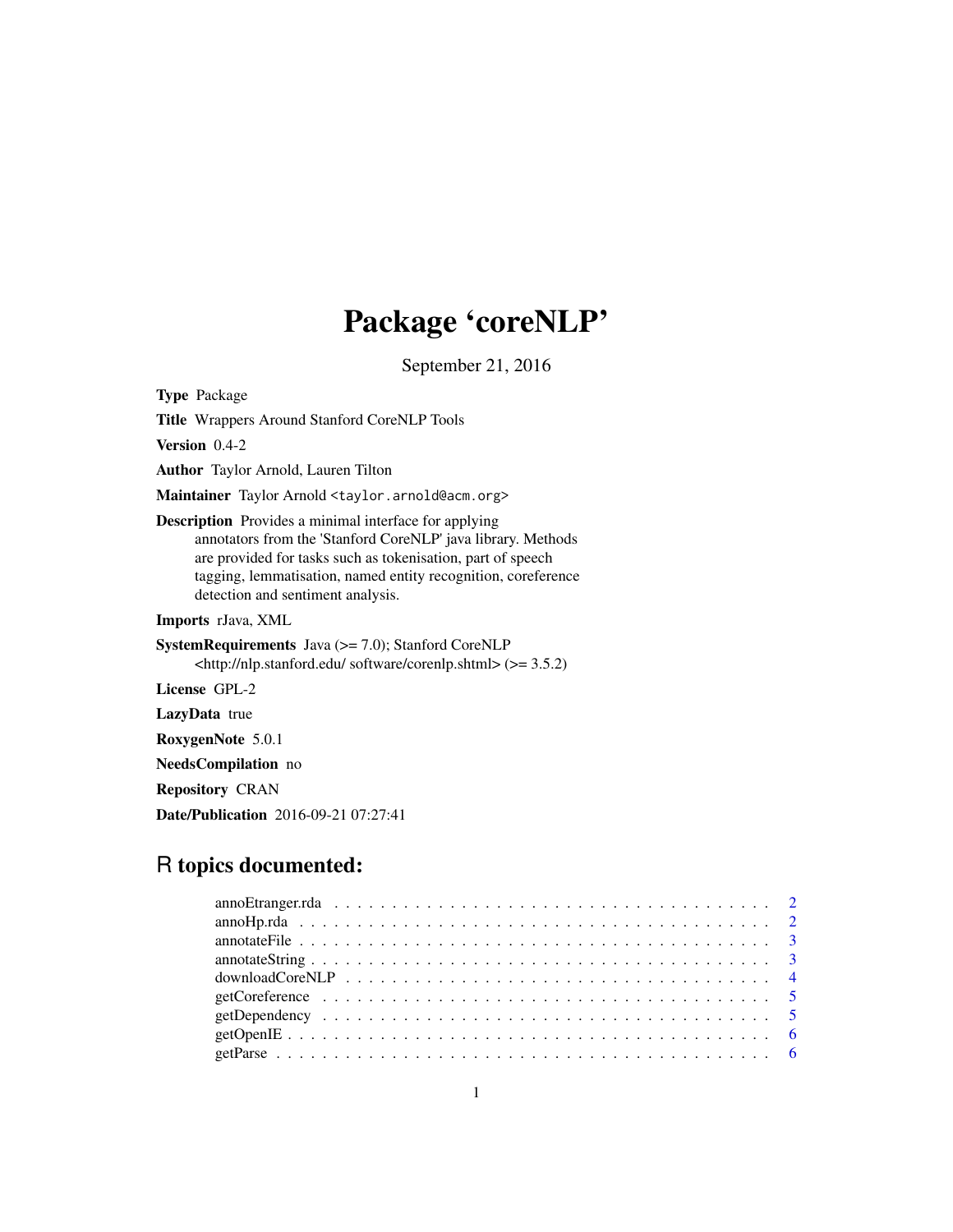#### <span id="page-1-0"></span>2 annoHp.rda

| Index |  |
|-------|--|

annoEtranger.rda *Annotation of first two lines of Albert Camus' L'Etranger*

#### Description

Parsed via the Stanford CoreNLP Java Library

#### Usage

annoEtranger

#### Format

a annotation object

#### Author(s)

Taylor Arnold, 2015-06-03

annoHp.rda *Annotation of first line of JK Rowling's The Philosopher's Stone*

#### Description

Parsed via the Stanford CoreNLP Java Library

#### Usage

annoHp

#### Format

a annotation object

#### Author(s)

Taylor Arnold, 2015-06-03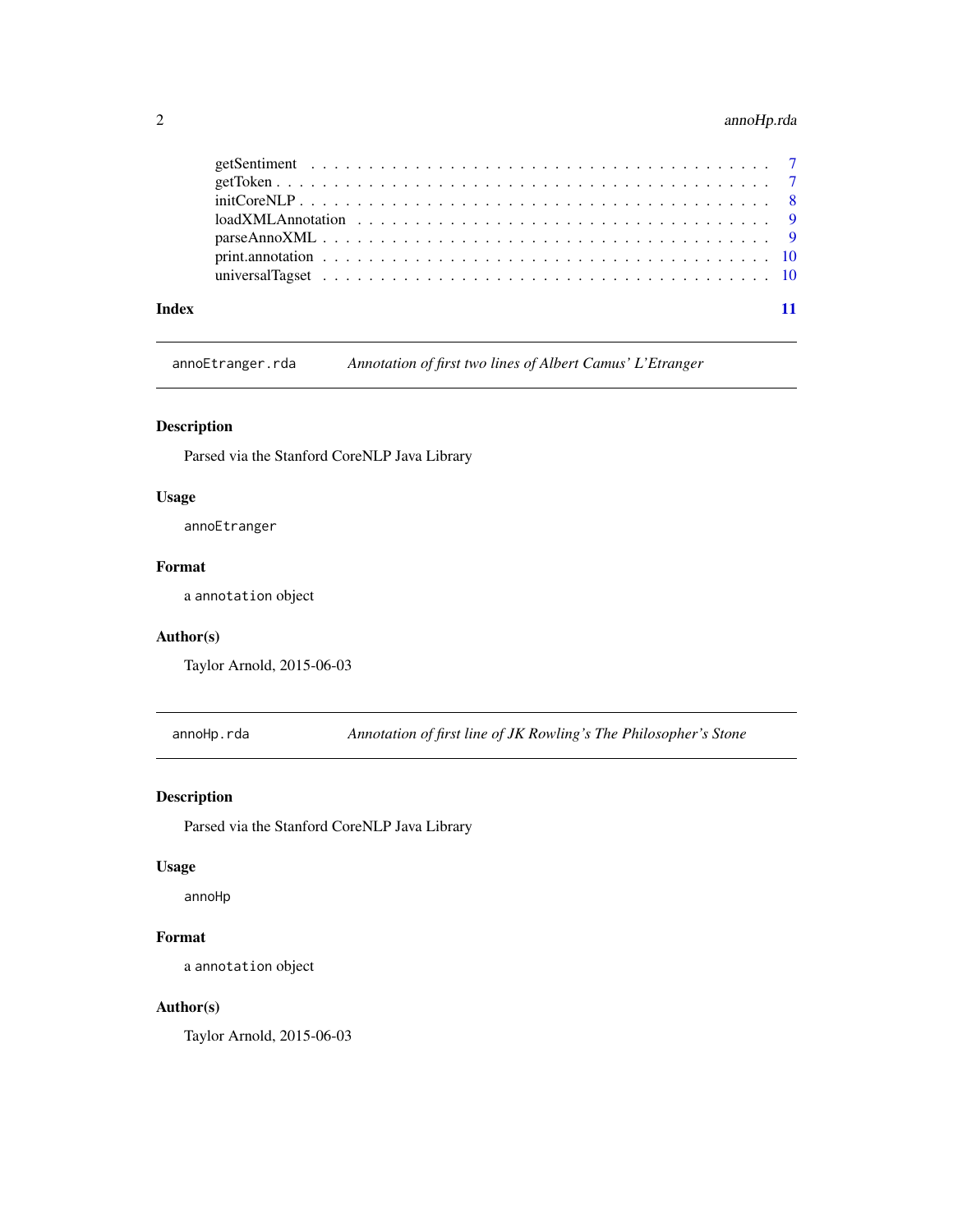#### <span id="page-2-0"></span>Description

Runs the CoreNLP annotators for the text contained in a given file. The details for which annotators to run and how to run them are specified in the properties file loaded in via the initCoreNLP function (which must be run prior to any annotation).

#### Usage

```
annotateFile(file, format = c("obj", "xml", "text"), outputFile = NA,includeXSL = FALSE)
```
#### Arguments

| file       | a string giving the location of the file to be loaded.                                                                                                                                                                                          |
|------------|-------------------------------------------------------------------------------------------------------------------------------------------------------------------------------------------------------------------------------------------------|
| format     | the desired output format. Option obj, the default, returns an R object of class<br>annotation and will likely be the desired choice for users loading the output<br>into R. The xml and text exist primarily for saving the files on the disk. |
| outputFile | character string indicating where to put the output. If set to NA, the output will<br>be returned by the function.                                                                                                                              |
| includeXSL | boolean. Whether the xml style sheet should be included in the output. Only<br>used if format is xml and output File is not NA.                                                                                                                 |

annotateString *Annotate a string of text*

#### Description

Runs the CoreNLP annotators over a given string of text. The details for which annotators to run and how to run them are specified in the properties file loaded in via the initCoreNLP function (which must be run prior to any annotation).

#### Usage

```
annotateString(text, format = c("obj", "xml", "text"), outputFile = NA,
  includeXSL = FALSE)
```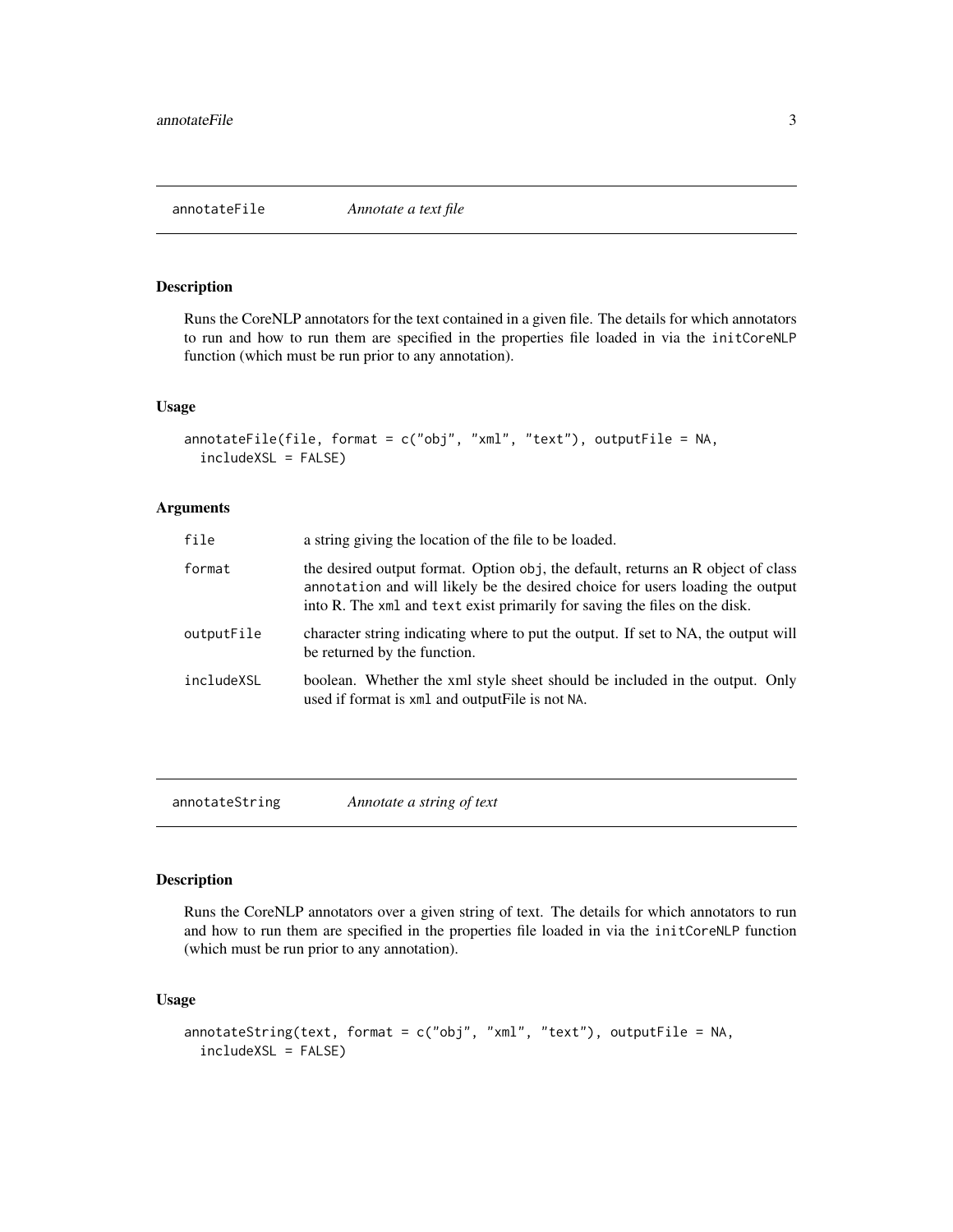#### <span id="page-3-0"></span>Arguments

| text       | a vector of strings for which an annotation is desired. Will be collapsed to length<br>1 using new line characters prior to the annotation.                                                                               |
|------------|---------------------------------------------------------------------------------------------------------------------------------------------------------------------------------------------------------------------------|
| format     | the desired output format. Option obj, the default, returns an R object of class<br>annotation and will likely be the desired choice for most users. The xml and<br>text exist primarily for subsequently saving to disk. |
| outputFile | character string indicating where to put the output. If set to NA, the output will<br>be returned by the function.                                                                                                        |
| includeXSL | boolean. Whether the xml style sheet should be included in the output. Only<br>used if format is xml and output File is not NA.                                                                                           |

#### Examples

```
## Not run:
initCoreNLP()
sIn <- "Mother died today. Or, maybe, yesterday; I can't be sure."
annoObj <- annotateString(sIn)
## End(Not run)
```
downloadCoreNLP *Download java files needed for coreNLP*

#### Description

The coreNLP package does not supply the raw java files provided by the Stanford NLP Group as they are quite large. This function downloads the libraries for you, by default into the directory where the package was installed.

#### Usage

```
downloadCoreNLP(outputLoc, type = c("base", "chinese", "english", "french",
  "german", "spanish"))
```
#### Arguments

| outputLoc | a string showing where the files are to be downloaded. If missing, will try to<br>download files into the directory where the package was original installed.                                    |
|-----------|--------------------------------------------------------------------------------------------------------------------------------------------------------------------------------------------------|
| type      | type of files to download. The base backage, installed by default is required.<br>Other jars include chinese, german, and spanish. These will be installed in ad-<br>dition to the base package. |

#### Details

If you want to manually download files, simply unzip them and place in system.file("extdata",package="coreNLP")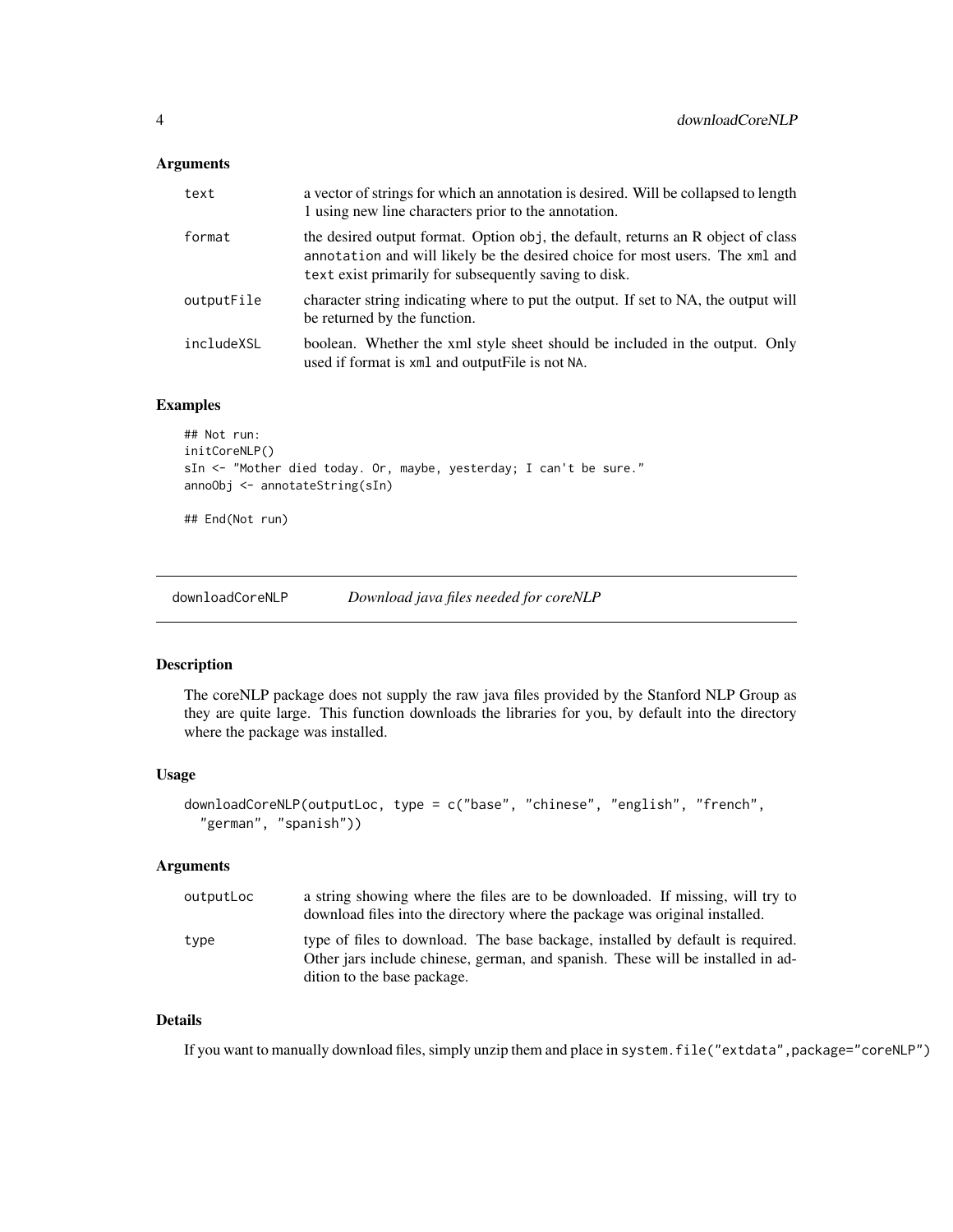#### <span id="page-4-0"></span>getCoreference 5

#### Examples

```
## Not run:
downloadCoreNLP()
downloadCoreNLP(type="spanish")
```
## End(Not run)

getCoreference *Get Coreference*

#### Description

Returns a dataframe containing all coreferences detected in the text.

#### Usage

getCoreference(annotation)

#### Arguments

annotation an annotation object

#### Examples

getCoreference(annoHp)

getDependency *Get Dependencies*

#### Description

Returns a data frame of the coreferences of an annotation

#### Usage

```
getDependency(annotation, type = c("CCprocessed", "basic", "collapsed"))
```
#### Arguments

| annotation | an annotation object             |
|------------|----------------------------------|
| type       | the class of coreference desired |

#### Examples

getDependency(annoEtranger) getDependency(annoHp)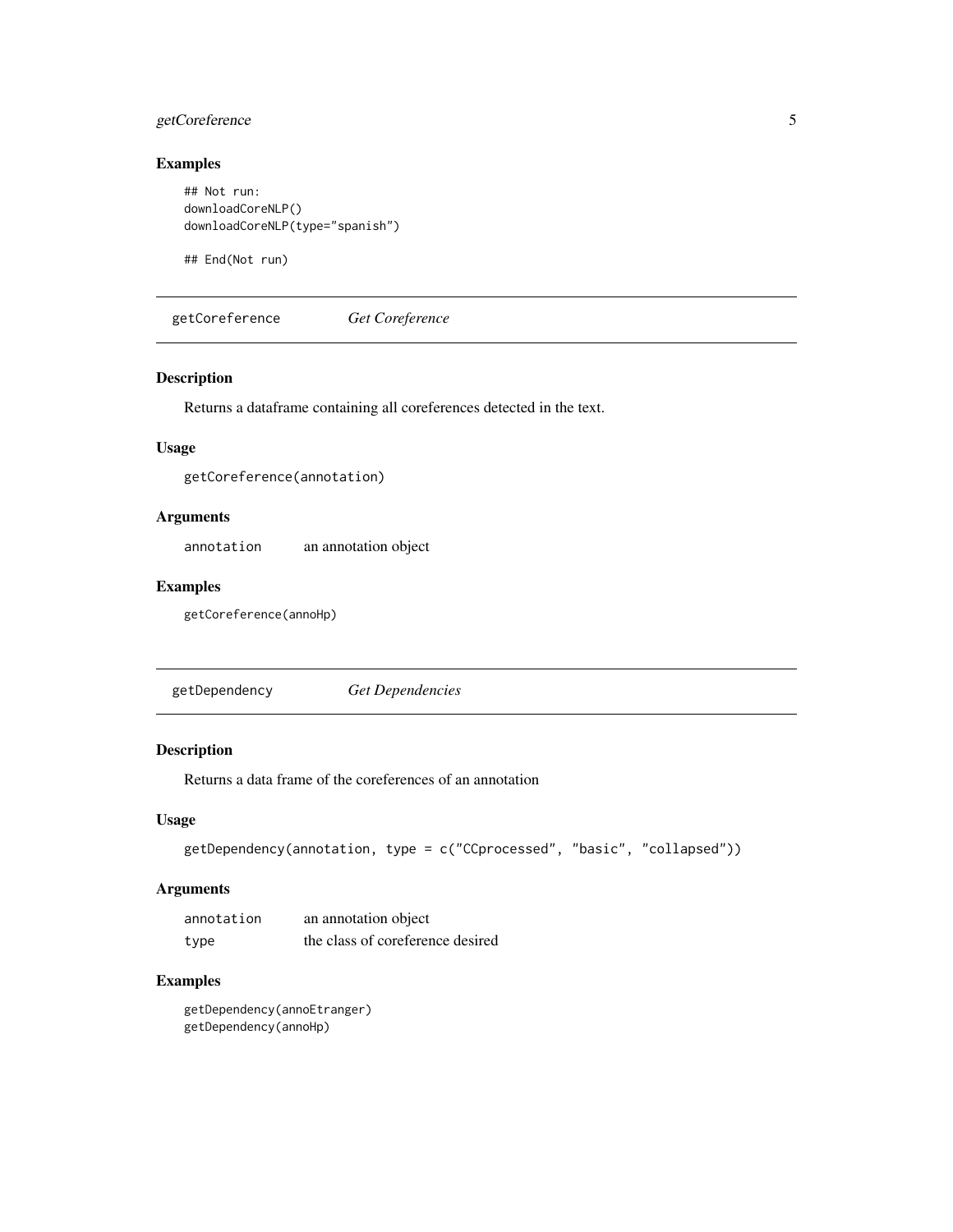<span id="page-5-0"></span>getOpenIE *Get OpenIE*

#### Description

Returns a dataframe containing all OpenIE triples.

#### Usage

getOpenIE(annotation)

#### Arguments

annotation an annotation object

#### Examples

getOpenIE(annoHp)

getParse *Get parse tree as character vector*

#### Description

Returns a character vector of the parse trees. Mostly use for visualization; the output of [getToken](#page-6-1) will generally be more conveniant for manipulating in R.

#### Usage

```
getParse(annotation)
```
#### Arguments

annotation an annotation object

#### Examples

getParse(annoEtranger)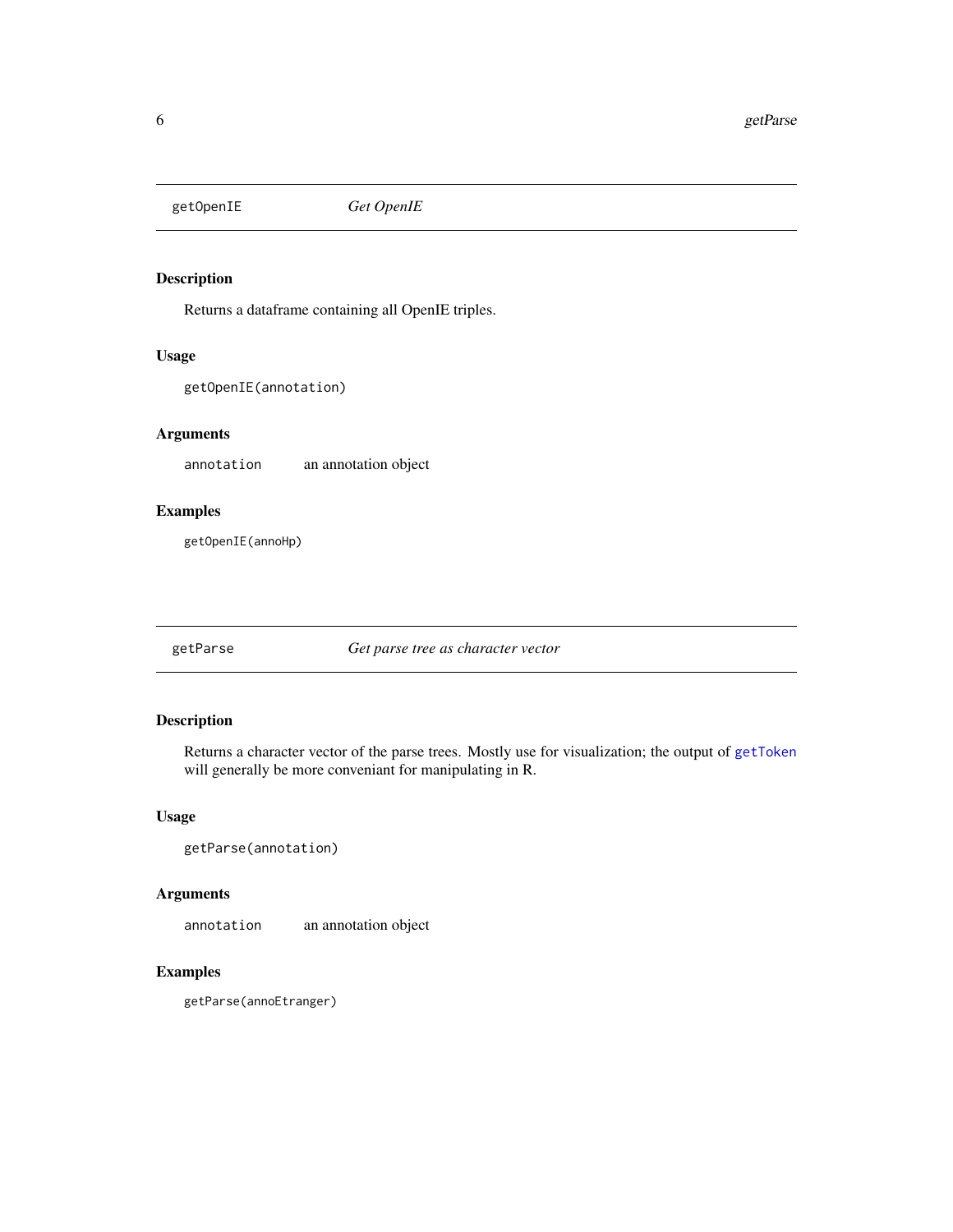<span id="page-6-0"></span>

#### Description

Returns a data frame of the sentiment scores from an annotation

#### Usage

getSentiment(annotation)

#### Arguments

annotation an annotation object

#### Examples

```
getSentiment(annoEtranger)
getSentiment(annoHp)
```
<span id="page-6-1"></span>getToken *Get tokens as data frame*

#### Description

Returns a data frame of the tokens from an annotation object.

#### Usage

```
getToken(annotation)
```
#### Arguments

annotation an annotation object

#### Examples

getToken(annoEtranger)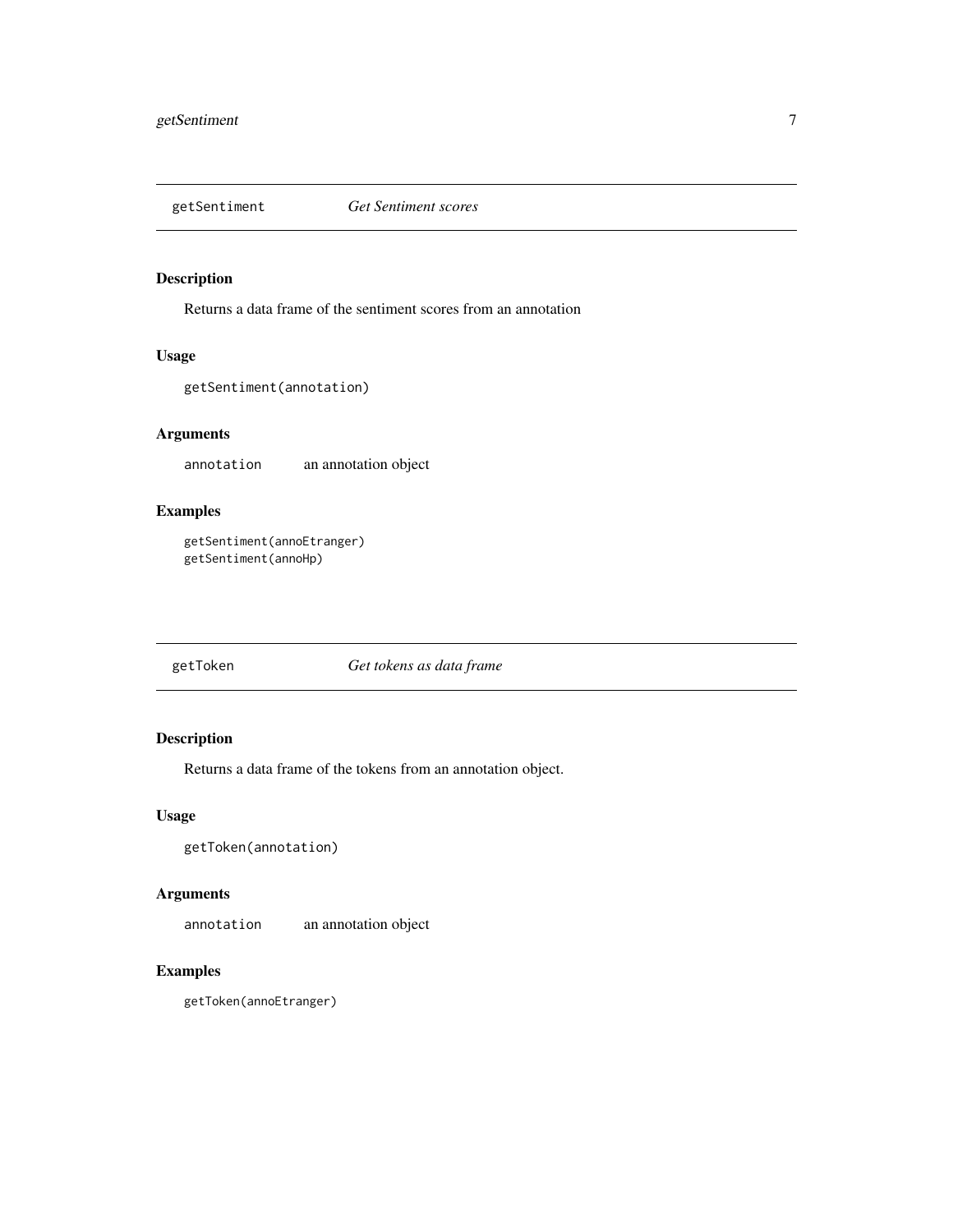#### Description

This must be run prior to calling any other CoreNLP functions. It may be called multiple times in order to specify a different parameter set, but note that if you use a different configuration during the same R session it must have a unique name.

#### Usage

```
initCoreNLP(libLoc, type = c("english", "english_all", "english_fast",
  "arabic", "chinese", "french", "german", "spanish"), parameterFile = NULL,
 mem = "4g")
```
#### Arguments

| libLoc        | a string giving the location of the CoreNLP java files. This should point to a<br>directory which contains, for example the file "stanford-corenlp-*.jar", where<br>"*" is the version number. If missing, the function will try to find the library in<br>the environment variable CORENLP_HOME, and otherwise will fail.                                                                                                                                                               |
|---------------|------------------------------------------------------------------------------------------------------------------------------------------------------------------------------------------------------------------------------------------------------------------------------------------------------------------------------------------------------------------------------------------------------------------------------------------------------------------------------------------|
| type          | type of model to load. Ignored if parameter File is set.                                                                                                                                                                                                                                                                                                                                                                                                                                 |
| parameterFile | the path to a parameter file. See the CoreNLP documentation for an extensive<br>list of options. If missing, the package will simply specify a list of standard<br>annotators and otherwise only use default values.                                                                                                                                                                                                                                                                     |
| mem           | a string giving the amount of memory to be assigned to the rJava engine. For<br>example, "6g" assigned 6 gigabytes of memory. At least 2 gigabytes are recom-<br>mended at a minimum for running the CoreNLP package. On a 32bit machine,<br>where this is not possible, setting "1800m" may also work. This option will<br>only have an effect the first time in it CoreNLP is called, and also will not have<br>an effect if the java engine is already started by a seperate process. |

#### Examples

```
## Not run:
initCoreNLP()
sIn <- "Mother died today. Or, maybe, yesterday; I can't be sure."
annoObj <- annotateString(sIn)
```
## End(Not run)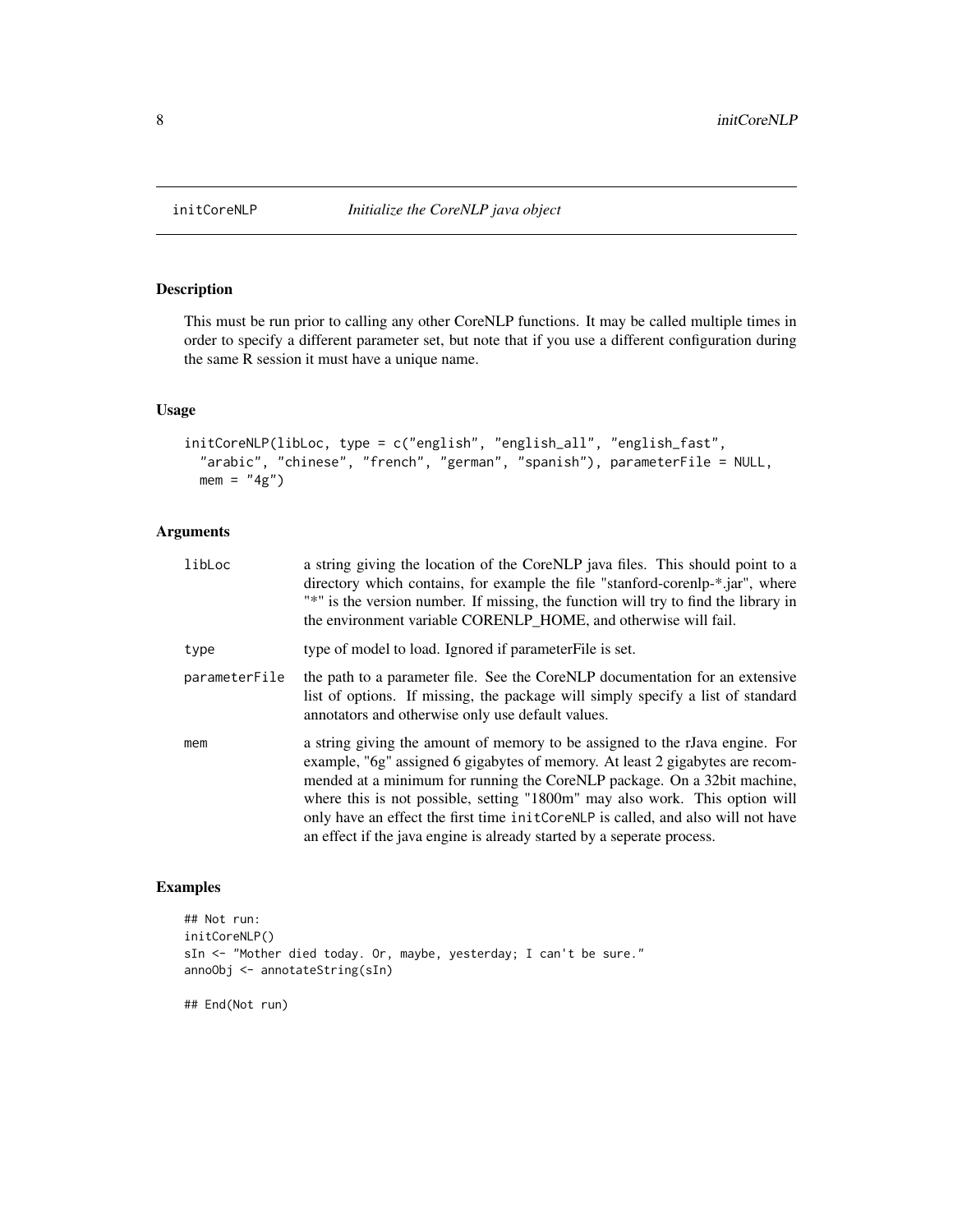<span id="page-8-0"></span>loadXMLAnnotation *Load CoreNLP XML file*

#### Description

Loads a properly formated XML file output by the CoreNLP library into an annotation object in R.

#### Usage

```
loadXMLAnnotation(file, encoding = "unknown")
```
#### Arguments

| file     | connection or character string giving the file name to load                                                                                                                          |
|----------|--------------------------------------------------------------------------------------------------------------------------------------------------------------------------------------|
| encoding | encoding to be assumed for input strings. It is used to mark character strings as<br>known to be in Latin-1 or UTF-8: it is not used to re-encode the input. Passed<br>to readLines. |

parseAnnoXML *Parse annotation xml*

#### Description

Returns an annotation object from a character vector containing the xml. Not exported; use loadXMLAnnotation instead.

#### Usage

parseAnnoXML(xml)

#### Arguments

xml character vector containing the xml file from an annotation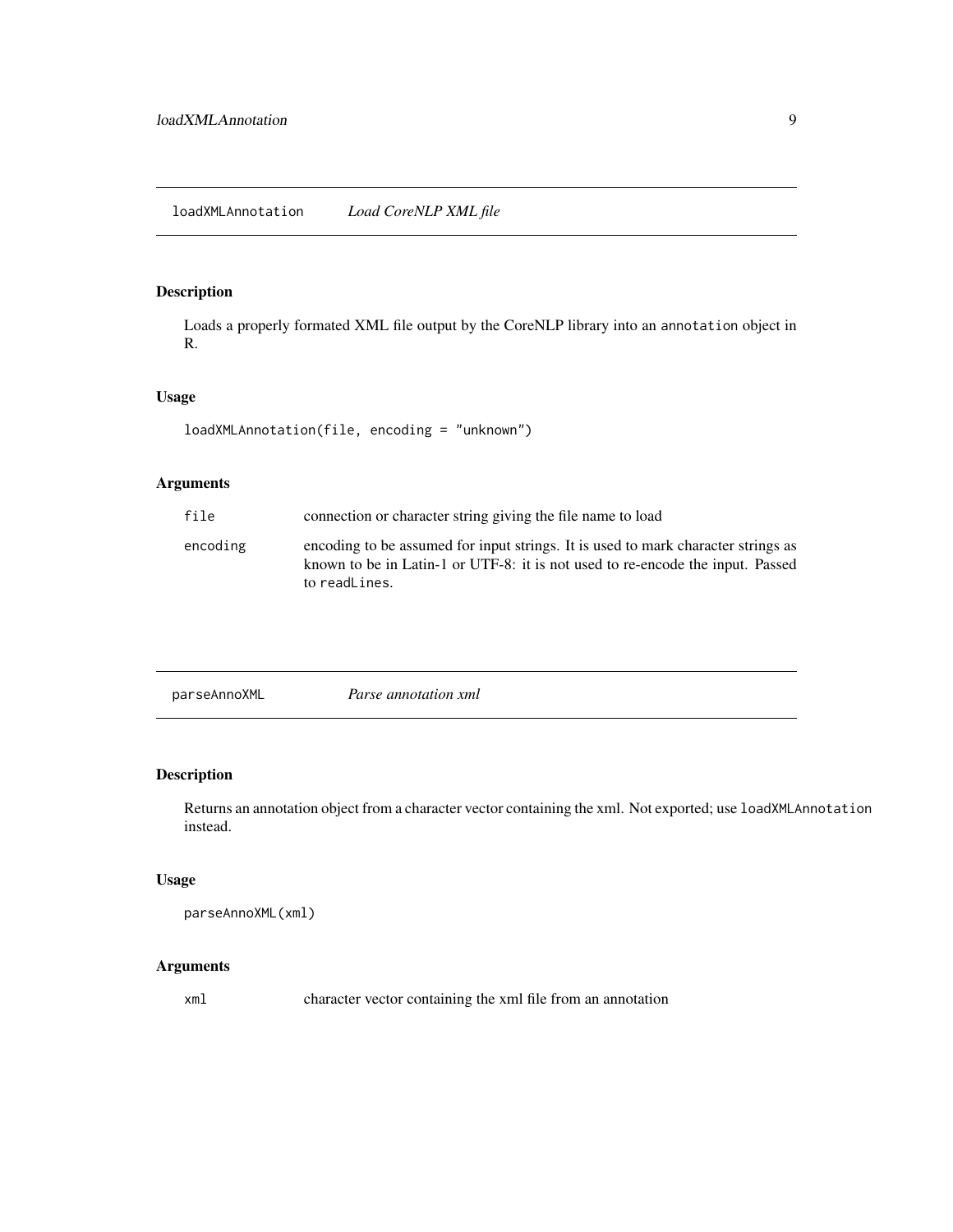<span id="page-9-0"></span>print.annotation *Print a summary of an annotation object*

#### Description

Print a summary of an annotation object

#### Usage

```
## S3 method for class 'annotation'
print(x, \ldots)
```
#### Arguments

| X        | an annotation object               |
|----------|------------------------------------|
| $\cdots$ | other arguments. Currently unused. |

#### Examples

print(annoEtranger)

#### Description

Maps a character string of English Penn TreeBank part of speech tags into the universal tagset codes. This provides a reduced set of tags (12), and a better cross-linguist model of speech.

#### Usage

universalTagset(pennPOS)

#### Arguments

pennPOS a character vector of penn tags to match

#### Examples

```
tok <- getToken(annoEtranger)
cbind(tok$POS,universalTagset(tok$POS))
```